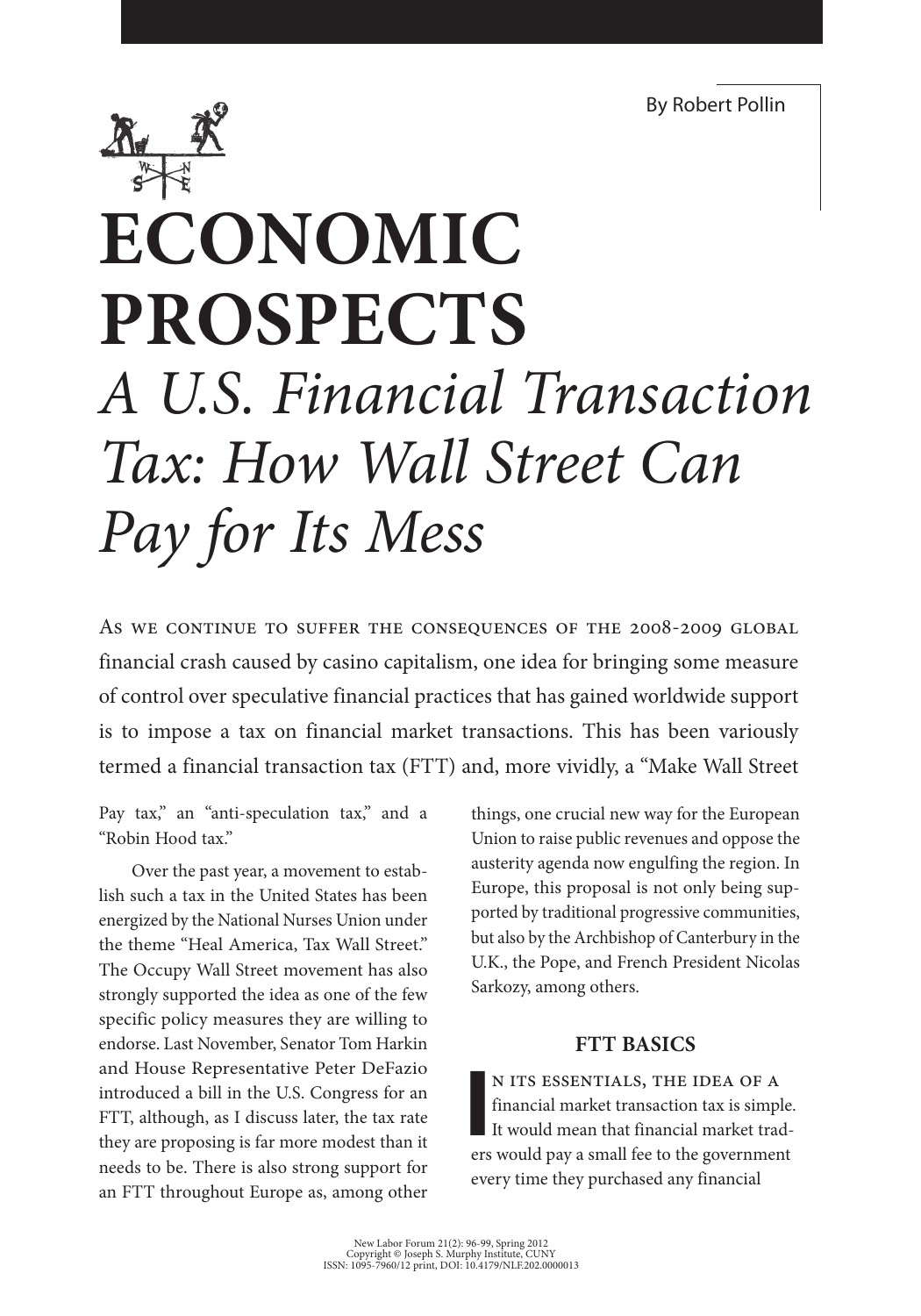market instrument, including all stock, bond, options, futures, and swap trades. This would be the equivalent of sales taxes that Americans have long paid every time they buy an automobile, shirt, baseball glove, airline ticket, or pack of chewing gum, eat at a restaurant, or have their hair cut.

The financial transaction tax can be used to address two distinct but equally important concerns. First, the tax discourages financial market speculation because it raises the costs and thus reduces the profit opportunities—for speculators. But assuming the tax rate is not set high enough to shut down financial market trading altogether, the tax can also be a large new source of government revenues. The tax rates could be adjusted higher or lower, depending on whether the primary aim is either to shrink speculative market trading or to raise revenues, or to try to hit a sweet spot that achieves both aims to some meaningful degree.

### **Experiences with FTTs**

**I** t is important to recognize that the proposals now being advanced in both the U.S. and Europe by no means represent exotic flights into uncharted poli-

### *Financial transaction taxes have been a commonly used and generally effective policy tool throughout the world.*

cymaking territories. In fact, financial transaction taxes have been a commonly used and generally effective policy tool throughout the

world. Under financial market conditions closely comparable to those in the U.S., stock trading in the United Kingdom is subject to a 0.5 percent tax. This U.K. tax raises about \$6.5 billion per year in revenues. Roughly forty other countries are either now operating with some version of such a tax or have done so in the recent past.

Even the United States has long operated with a small transaction tax whose revenues, to this day, finance the operations of the Securities and Exchange Commission. Moreover, in the aftermath of the 1987 Wall Street crash, such a tax or similar measures were endorsed by then-House Speaker Jim Wright, a Democrat, as well as the Republican Treasury Secretary Nicholas Brady and the Director of the Office of Management and Budget Richard Darman, serving under President George H.W. Bush.

#### **How a U.S. FTT Could Work**

**F** OR STOCKS, THE BUYER COULD be charged, for example, 0.5 percent of the sale price, which had been the amount suggested by former House Speaker Jim Wright when he proposed a bill in 1987, and is the current rate in the U.K. stock market (the buyer and seller could also split the total fee). The tax could then be scaled for bonds, options, futures, and other derivative instruments based on the 0.5 percent rate on stocks. For example, to reflect the fact that bonds, unlike stocks, have a limited amount of time until they mature, the tax rate could be 0.01 percent for every year to maturity of the bond. Thus, the rate would be 0.1 percent on a bond that matures in ten years and 0.5 percent—the same as with stocks—on a bond maturing in fifty years.

A trading tax of this size would have virtually no impact on anyone who bought an asset and did not promptly resell it for a quick profit. For example, if someone bought shares of stock at \$50 and sold them ten years later at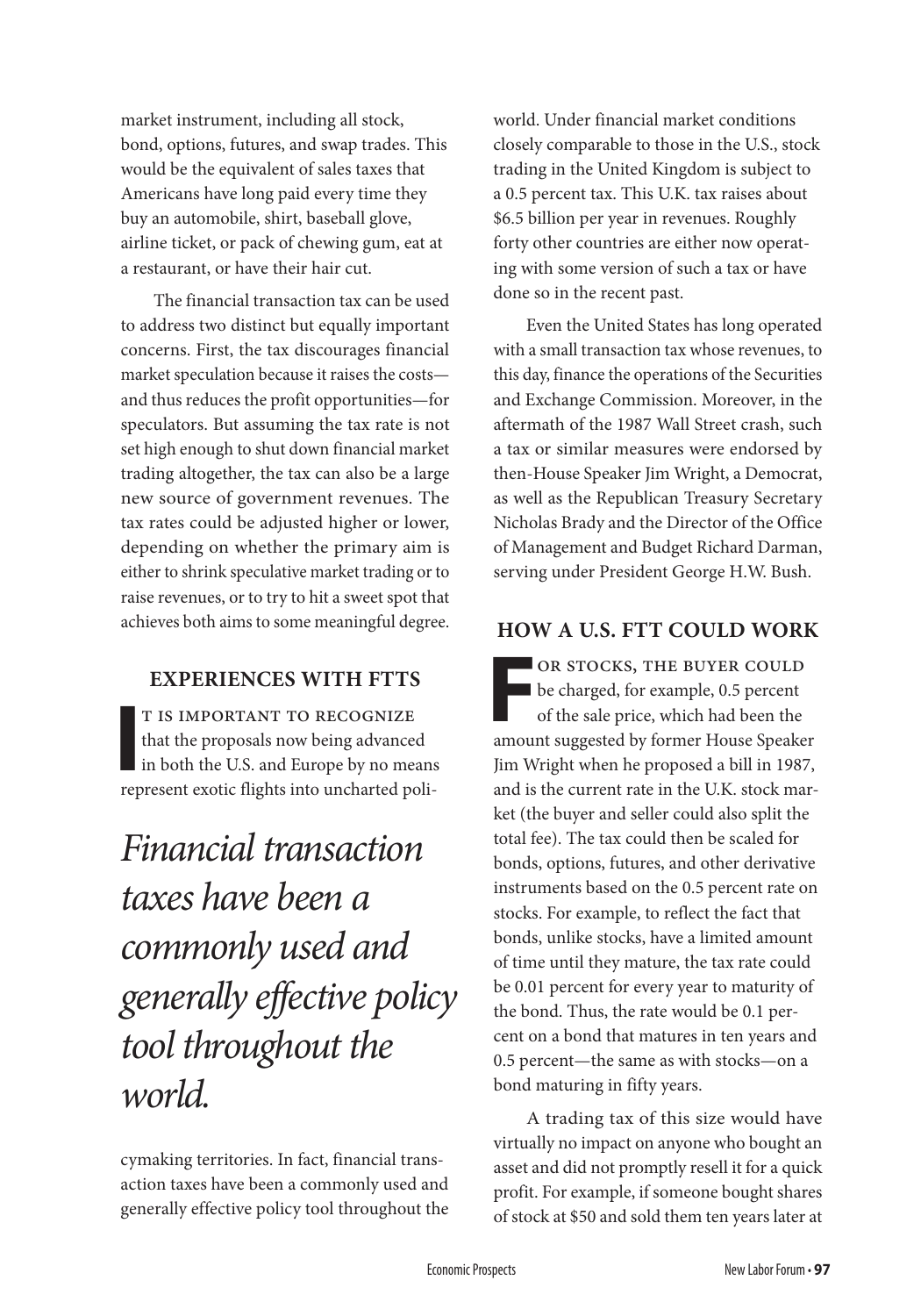\$100, this trading tax would be fifty cents per share (0.5 percent of \$100) on a \$50 capital gain (i.e., bought at \$50, sold at \$100).

On the other hand, a 0.5 percent tax would seriously reduce the profit prospects for short-term speculators, who now account for about 70 percent of all market activity. It is not uncommon for speculators to buy a stock or other financial asset, hold it for a day (or even hours), and then resell it for a small gain. If someone bought a share for \$99 yesterday, then sold it for \$100 today, the transaction would net a \$1 capital gain, a good return on a one-day investment. But the tax in this case would again be fifty cents, wiping out half the earnings from the trade.

A financial transaction tax at a 0.5 percent rate on stocks and scaled appropriately for other instruments is not high enough, acting on its own, to adequately discourage speculation and channel credit to productive purposes. An FTT at this rate would be most effective as one measure among several others within a broader package of policies coming out of the 2010 Dodd-Frank financial regulatory law, assuming that Dodd-Frank is enforced seriously. Of course, one could use the tax to dramatically cut financial speculation. That would only entail raising the tax rate until the point where traders see little incentives to trade at all. But the aim of the tax should not be to shut off financial market trading altogether. For one thing, shutting down trading totally would mean that the tax revenues from trading would fall to zero. Also, to my knowledge, nobody has developed a coherent plan for operating today's U.S. economy in the total absence of financial market trading.

The FTT has the unique feature that even if it is set too low to dampen speculation, the revenues generated from the tax would provide major fiscal benefits at a time when new sources of government revenue are badly needed. Working with 2009 figures, Dean

Baker and I estimate that a 0.5 percent tax on stock trades and the sliding scale described earlier for bonds and derivatives would raise on the order of \$350 billion if trading did not decline at all after the tax was imposed. By this estimate, even if trading declined by 50 percent as a result of the tax, the government would still raise \$175 billion.

## *Even if trading declined by 50 percent as a result of the [FTT], the government would still raise \$175 billion.*

On its own, this level of revenue could cover about 15 percent of the entire U.S. federal deficit for 2012. These funds could also be used as a major new source of revenue for public investments in infrastructure and the green economy, and, as such, a major new engine of job creation. Crucially, the burden of the tax would fall most heavily on Wall Street speculators, who are almost entirely upper-income people. A U.S. FTT is thus fully in the spirit of the Occupy Wall Street movement.

#### **Setting the Tax Rate High Enough to Matter**

**OF COURSE, AN FTT CAN NEI-**<br>ther generate large amounts of<br>revenues nor discourage excessive<br>modulative trading if the tax rate is set too. ther generate large amounts of speculative trading if the tax rate is set too low. The proposal now in the U.S. Congress by Senator Harkin and Rep. DeFazio would set the tax rate on all financial market trades—stocks, bonds, and all forms of derivatives—at 0.03 percent of the value of a trade. That is, the tax on a \$100 trade would be three cents. This is one-seventeenth as